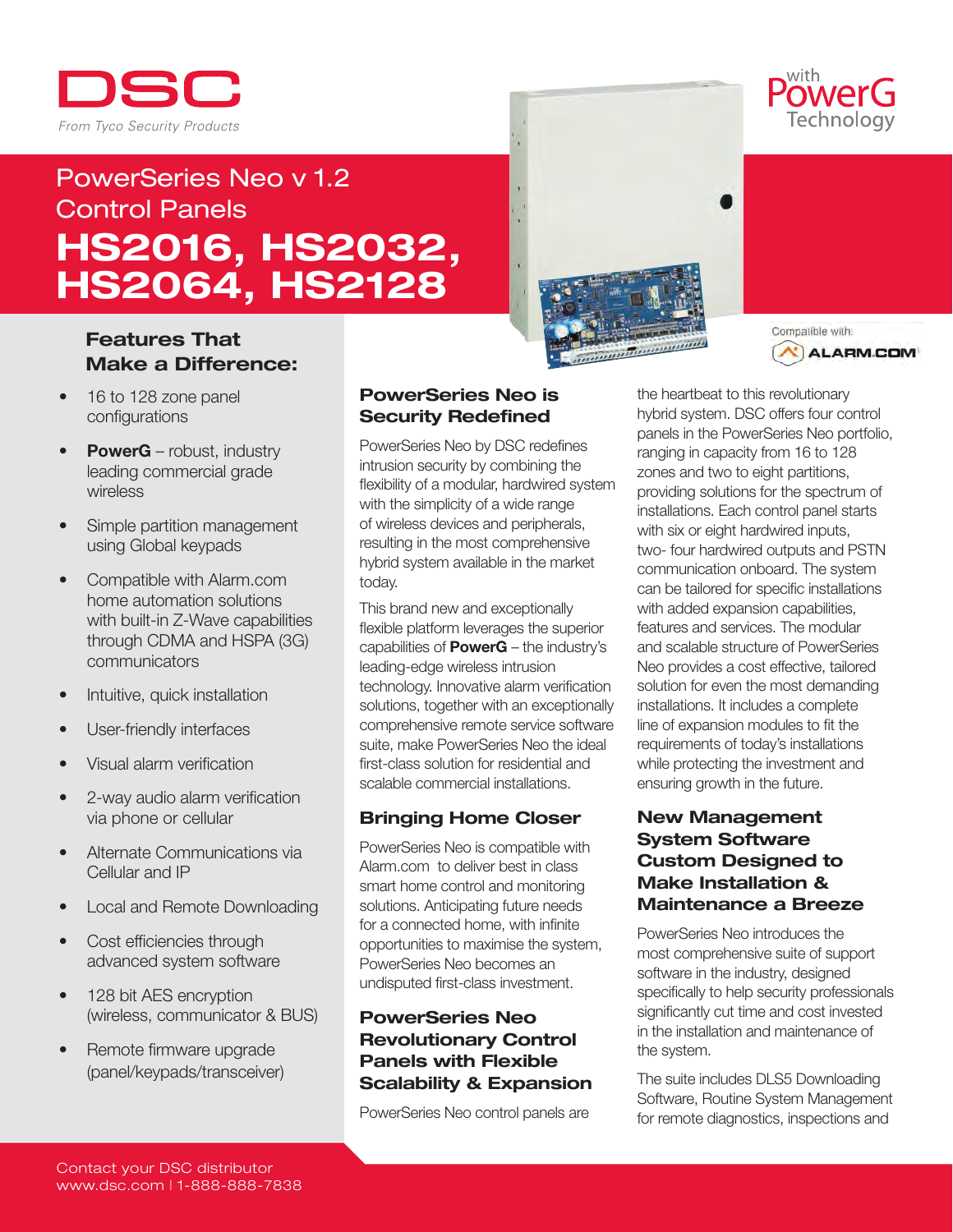

maintenance, and WebSA System Administrator Software for professional end-user system management.

## Innovative Alarm Verification Solutions Reduce False Alarms & Unnecessary Site Checks

PowerSeries Neo utilizes innovative, regionally compliant alarm verification solutions such as visual verification, two-way audio verification and sequential detection, greatly reducing incremental costs that can be incurred by false alarms, while adding to the security professional's RMR. Leveraging powerful support software, an accurate remote assessment is made of the situation inside the premises when an alarm is triggered by a burglary attempt, fire or other emergency. This eliminates the need for unnecessary site checks – ultimately saving time and cost while enabling responders to be alerted about any potentially dangerous situations.

## Flexible Communications Offer Ultimate Peace of Mind

As traditional phone lines become less common and more users choose VoIP or mobile phones, PowerSeries Neo offers optional Cellular and/or IP communication methods. When connected to any PowerSeries Neo control panel, alarm reporting paths can be combined through the Public Switched Telephone Network (PSTN) if so desired, plus Cellular and/ or IP channels. The PowerSeries Neo communicators can conveniently utilize the Cellular and/or IP network as a primary or back-up communication path to ensure high speed, reliable and secure alarm communications. The integrated communicators also allow security professionals to offer RMR services such as alarm verification, even in instances where a traditional phone line is not present.

## The Power of PowerG:

The power behind PowerSeries Neo lies in various innovative technologies, including the revolutionary PowerG, which, bundled together, provide a robust and feature-rich platform designed to reduce operational costs for dealers and provide ultimate reliability for end users.

- Multichannel, Frequency Hopping Spread Spectrum technology enables the system to hop between wireless frequency channels to ensure the seamless transmission of secure communications between the devices and the control panel.
- Adaptive Transmission Power translates into up to eight years of battery life for the system's devices and peripherals, reducing battery- replacement incurred costs.
- High transmission ranges allow for devices to reliably communicate within up to 2km/1.24 miles line-of-sight, therefore reducing the cost of installing additional repeaters to service larger premises.
- TDMA synchronized communication technology prevents messages from colliding by splitting channels into various time slots, allowing for an increased amount of data transmission and ensuring that devices are able to consistently communicate when needed.
- 128 bit AES encryption offers exceptionally high level of protection against analysis tools and digital attacks.

# **Compatibility**

#### PowerSeries Neo Hardwired Keypads

#### PowerSeries Neo Hardwired Keypads with Built-In PowerG 915Mhz Wireless Transceiver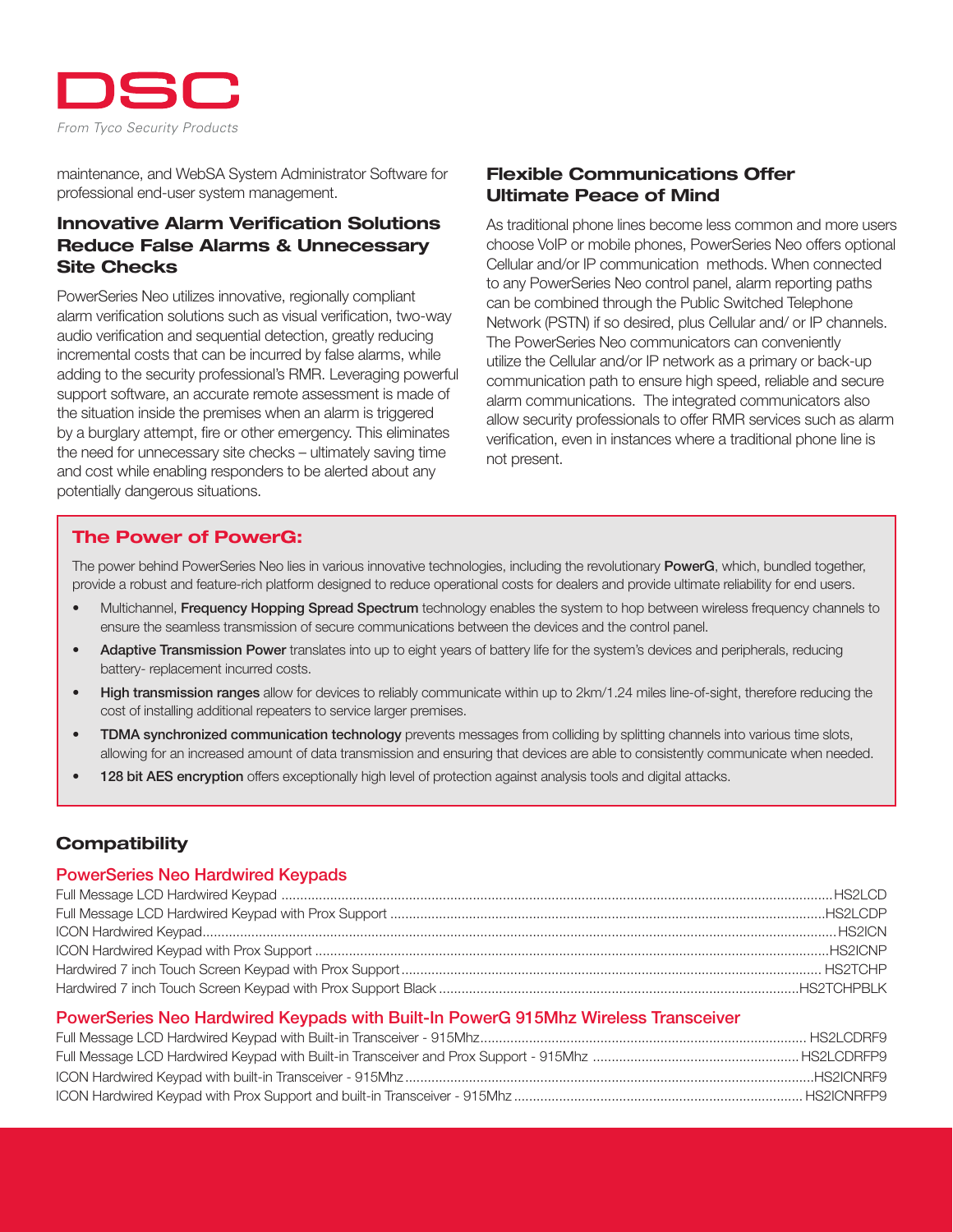## **PowerSeries Neo PowerG Wireless Keypads**

| HS2I CDWEDMK |
|--------------|

## **PowerSeries Neo PowerG Standalone Transceivers**

| Note: keypad with built-in transceiver modules are listed <b>PowerG</b> – Transceiver Modules |  |
|-----------------------------------------------------------------------------------------------|--|
|                                                                                               |  |

## **PowerG Wireless Devices**

| <sup>1</sup> Includes Pet Immunity |  |
|------------------------------------|--|
|                                    |  |

<sup>2</sup>maximum 32 devices maximum any combination

## PowerSeries Neo Power Supplies and High & Low Current Output Expansion

# **PowerSeries Neo Hardwired Expansion**

| 8 Zone Expander Module | $\cdots$ |
|------------------------|----------|
|                        |          |

# **Alternate Communicator Options**